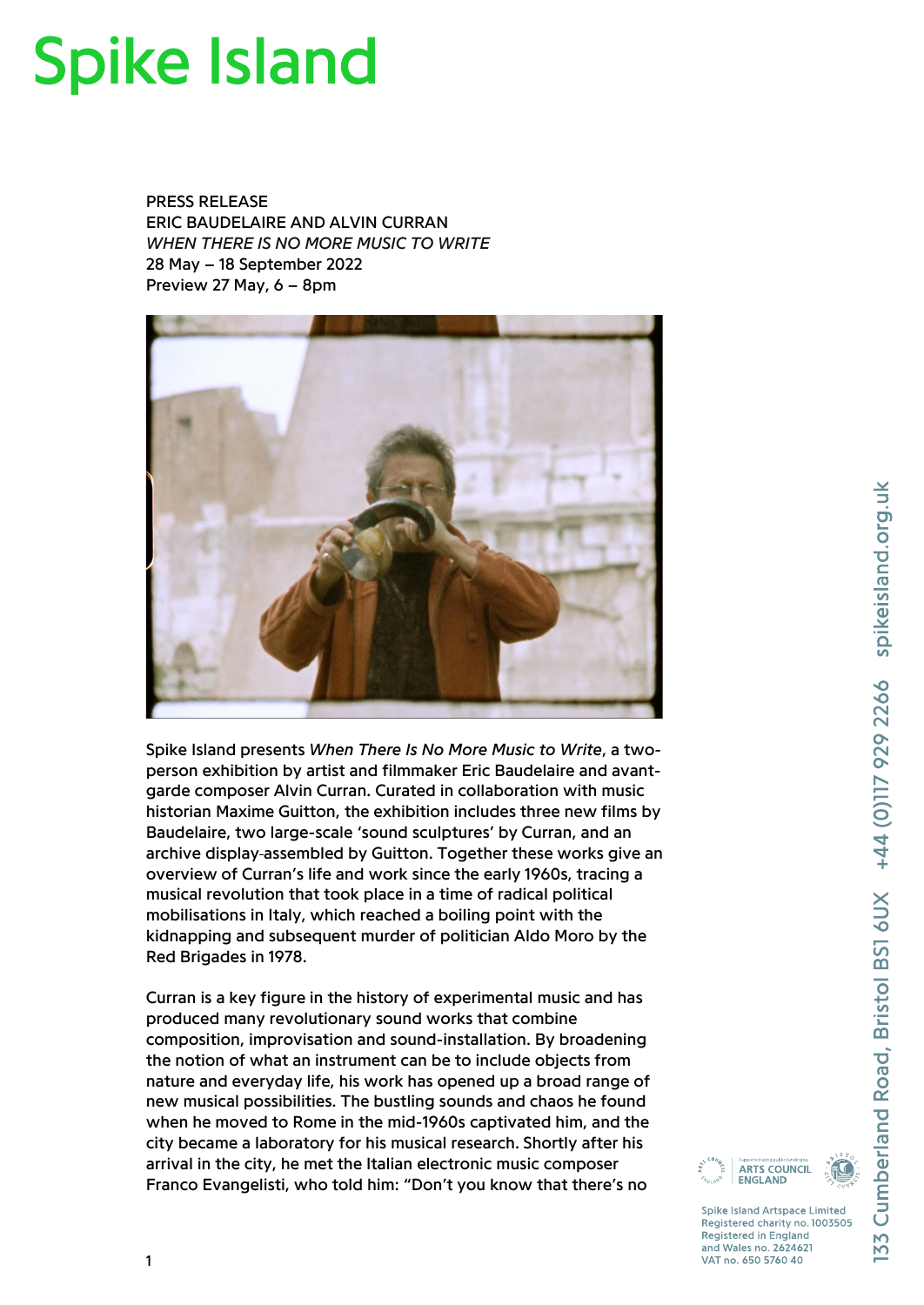more music to write?" Over the years this phrase became a model for Curran to follow, opening up new horizons in his musical development, and leading him to embrace improvisation as a way forward.

Baudelaire's three films build on Curran's first-person accounts of his life in Rome during the 1960s and 70s. They capture a time that was deeply shaken by revolutionary politics, positioning Curran's work in the context of an artistic avant-garde infused by the creative possibilities of collaboration and chance. *When There Is No More Music to Write* (2022) combines Super 8 footage recorded by Baudelaire in the Roman landscapes that inspired Curran's work with found footage from various archives, echoing the music that Curran created with found sounds. *A Lost Score* (2022) merges image fragments from Michelangelo Antonioni's 1970 film *Zabriskie Point* with the original but unused score that Curran composed together with the improvisational group Musica Elettronica Viva, which he cofounded with Frederic Rzewski and Richard Teitelbaum in 1966. Finally, *Four Flat Tires* (2022) takes us to the morning of Aldo Moro's kidnapping, revisiting this historic event through the prism of a little-known anecdote about a Roman flower vendor, Antonio Spiriticchio, who used to sell flowers at the intersection where Moro was kidnapped, but who wasn't present that morning because his tires were slashed the night before. The story is told with archive footage, excerpts of a police deposition and recollections of former Red Brigades members, with music by Curran and Evangelisti.

The films are presented alongside two large-scale 'sound sculptures' by Curran: a self-playing piano suspended from the ceiling, and a collaborative 'instrumentarium' of found musical instruments, compiled together with Baudelaire, Guitton and music and fine art students from Bristol and Sète in France. The 'instrumentarium' will be activated during Curran's live performance *BEAMS* on Friday 27 May.

These works are accompanied by a broad range of archive material assembled by Guitton, capturing the research he undertook over a year in Curran's archives in Rome and Genzano. This material, which includes rare photographs, scores, LPs, concert programs, memorabilia, sketches and posters, gives invaluable insight into Curran's formative years, from specific solo and collaborative projects to the wider development of his expansive experimental practice across nearly three decades.

*When There Is No More Music to Write* is presented in partnership with CRAC Occitanie, Le Centre Régional D'art Contemporain Occitanie / Pyrénées-Méditerranée and Bergen Kunsthall, and is generously supported by Fluxus Art Projects. In-kind support provided by Yamaha Music Europe GMBH (UK) (Yamaha) and Mickleburgh Ltd.

– Ends –

Image: Eric Baudelaire, *When There Is No More Music to Write*, 2022, film still. Courtesy the artist.

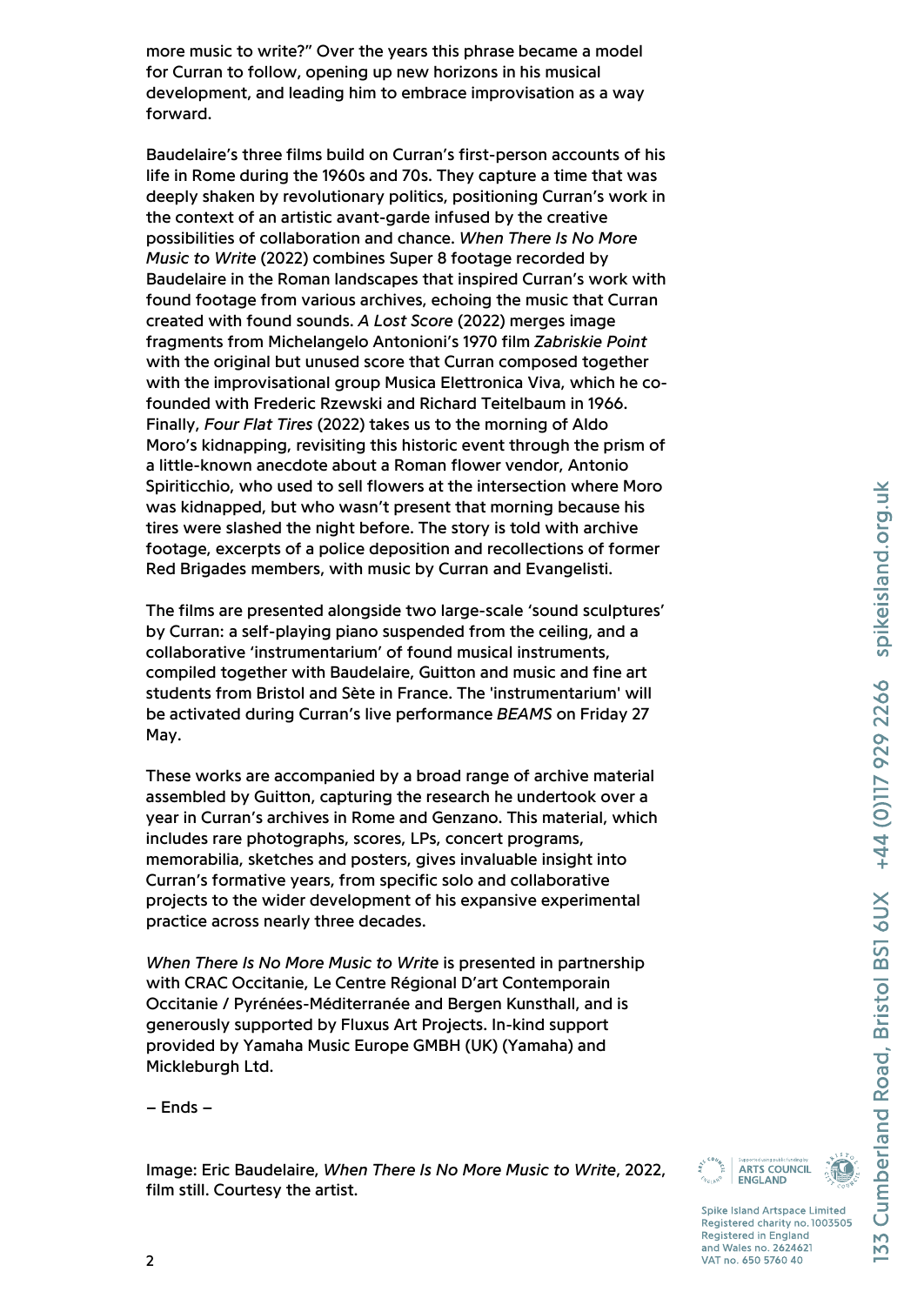For further information and high-resolution images please contact Jon McCall, Interim Communications Manager at Spike Island on [jon.mccall@spikeisland.org.uk](mailto:jon.mccall@spikeisland.org.uk) or +44 (0)117 9292266.

### NOTES FOR EDITORS

## • ERIC BAUDELAIRE

Eric Baudelaire (b. 1973, Salt Lake City, Utah, based in Paris, France) is a visual artist with a research-based practice incorporating film, printmaking, photography and performance. He studied political science at Brown University in Providence, Rhode Island. Recent solo exhibitions include: *Faire avec*, Centre Régional d'Art Contemporain Occitanie, Sète, France (2019); *Walked the Way Home*, Neuer Berliner Kunstverein (n.b.k.), Berlin (2018); *APRÈS*, Centre Pompidou, Paris (2017); *The Music of Ramón Raquello and his Orchestra*, Witte de With, Rotterdam, The Netherlands (2017); *The Secession Sessions*, BAMPFA, Berkeley (2015); *FRMAEOWRK*, Fridericianum, Kassel (2014); *Now\_Then\_Here\_Elsewhere*, Beirut Art Center, Lebanon (2013); and *Hammer Projects: Eric Baudelaire*, HAMMER, Los Angeles (2010). His work has been included in group exhibitions at Musée d'Art Moderne de la Ville de Paris, France; Kunstmuseum Bonn (both 2019); MAXXI, Rome; Portikus, Frankfurt am Main (both 2017); Museo Reina Sofia, Madrid (2016); and Raven Row, London (2015). He has also participated in: the Whitney Biennial (2017); Sharjah Biennial (2017 and 2015); and Biennale de Montréal (2016). His films have circulated widely in film festivals including Locarno, Toronto, New York, FID Marseille and Rotterdam. In 2019 he received a Guggenheim Fellowship and was the winner of the prestigious Marcel Duchamp prize.

# • ALVIN CURRAN

Alvin Curran (b. 1938, Providence, Rhode Island, based in Rome, Italy) has realised a long and fruitful career as a composer, performer, installation artist, writer, and teacher in the American experimental music tradition. He studied with Ron Nelson, Elliott Carter and Mel Powell, and cofounded the group *Musica Elettronica Viva* in 1966 in Rome. He has taught at Rome's National Academy of Theater Arts; Mills College, Oakland and the Mainz Hochschule für Musik, Frankfurt am Main. Recent projects include: *Concerto for Bathtub and Orchestra* (2017); the disintegrating installation – *Pian de Pian Piano* (2017); *Maritime Rites Rome* – for musicians on rowboats (2017); *A Banda Larga* – a street symphony (2018). He has performed at the Teatro Col*ó*n (2017); Big Ears Festival (2017); The New York Armory (2018), and collaborated with poet Clark Coolidge (Other Minds Festival, 2018), pianist Ciro Longobardi, and stage director Achim Freyer (on *Der Goldene Topf*, 2019). He has published articles in the New York Times, Musiktexte, The Contemporary Music Review, amongst others, and released more than thirty solo and sixty collaborative recordings. A book about his work, *Alvin Curran: Live in Roma* (2011), was